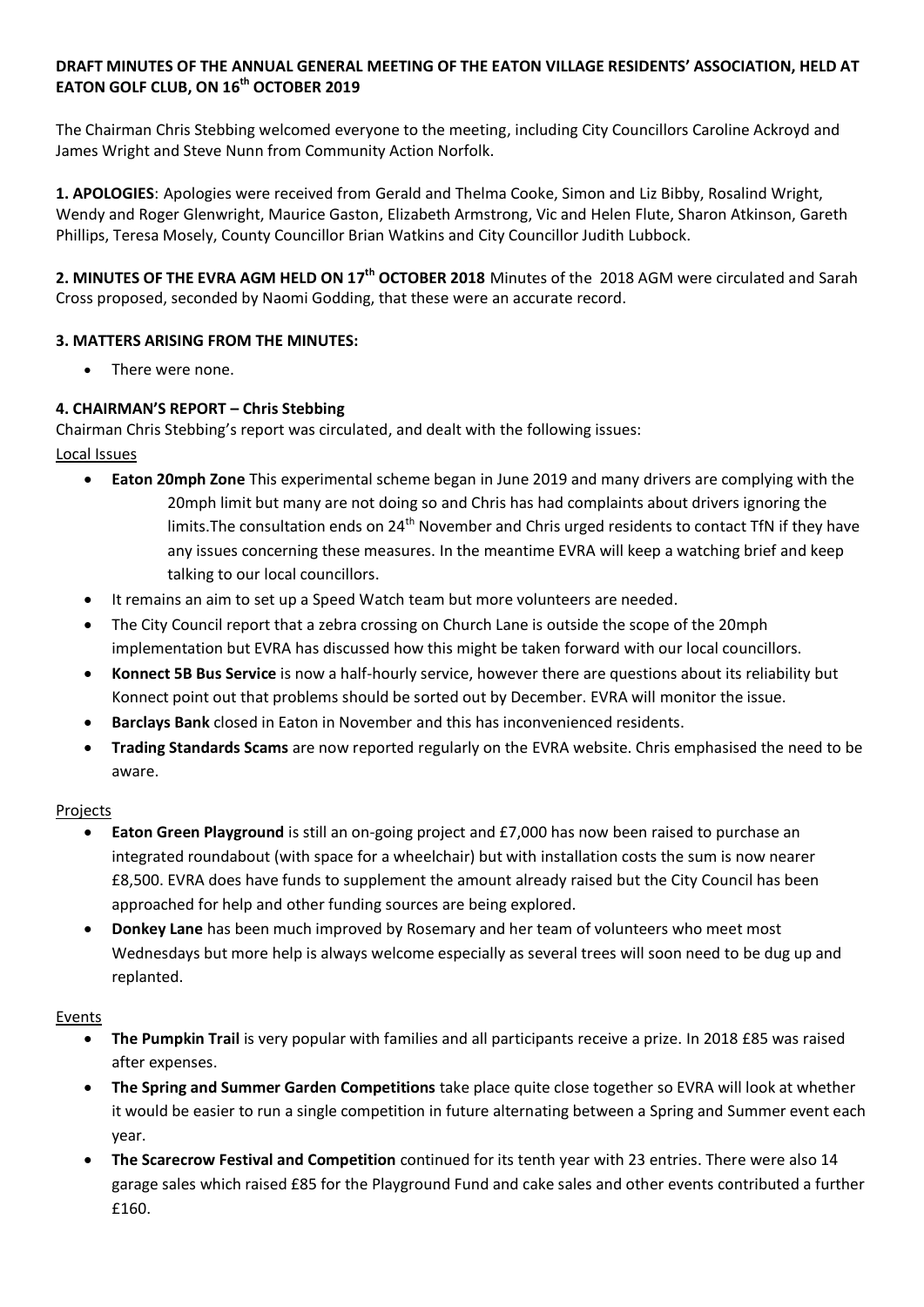**The Family Fun Day** was held at the Cellar House on the Sunday of the Scarecrow Weekend and was a busy and enjoyable event with lots of stalls and activities. In all the weekend's activities raised over £500.

## Other Matters

- **CAMEO (Come and Meet Each Other)** is continuing to flourish with 38 people registered and a regular attendance of 24. It is aimed at those who are experiencing memory problems and at lonely folk in our community and offers various activities which are dementia friendly. CAMEO meets every 4<sup>th</sup> Wednesday of the month in St Andrew's Church Hall 2.30 to 4pm. It was given a publicity boost by being included in Eaton's Summer Programme this year.
- **Newsletters and the Website** continue to keep residents well informed about EVRA's activities throughout the year. The newsletters are delivered twice a year to all households and a Summer Events Programme is also issued.

Chris thanked the Committee for their support, in particular the Vice-Chair Vic Flute. Carol Plunkett was thanked for her work in the role of Treasurer over the past year; she is stepping down but will continue on the Committee. Chris also thanked residents who had helped and supported EVRA during the year and also our City Councillors Caroline, Judith and James and County Councillor Brian for their strong support. Chris emphasised that EVRA's aim continued to be to build an even stronger community spirit in Eaton.

## **5. TREASURER'S REPORT - Carol Plunkett**

- Copies of the Treasurer's report were circulated and Carol began by saying how much she had enjoyed her role over the year and thanked Chris for all his enthusiasm and hard work for EVRA.
- Subscriptions had risen year on year and the average donation per household was £2.68.
- There was a query from the floor about the rise in cost of the Newsletters and Chris explained that two pages were produced instead of one for the Spring 2018 Newsletter to include GDPR matters which doubled the cost. Timing of Newsletters meant that three of these were paid for in the 2018/19 Financial year instead of two plus a Summer Events Programme. We also paid for two years' supply of printed subscription envelopes, which saved money.
- A question was asked regarding the possibility of EVRA having charity status. It was explained that the Committee had already discussed this and had decided that it would not work to the association's benefit: this opinion was echoed by a resident who had personal experience of these matters.
- A resident commented that it was noticeable that many younger people were absent from the meeting and as the new playground would be beneficial to them in particular it seemed that they were not giving their support. Carol explained that there were many other pressures on young families, especially in the evening, but they attended many of the fundraising activities so supported very well in other ways.
- Sarah Cross proposed that the accounts should be signed as correct and this was seconded by Gwen Frazer.

# **6. REPORT ON THE WORK OF OUR COUNCILLORS IN THE VILLAGE**

- **City Councillor Caroline Ackroyd** offered apologies on behalf of City Councillor Brian Watkins.
- Councillor Watkins has a small budget of £6,000 to spend on items related to highways and he has offered to contribute to a zebra crossing in the village, (see Local Issues, 20mph Zone in the Chairman's report). The Council has indicated the crossing would cost £30,000.
- The Council did not want flashing indicator lights in the 20mph zone, preferring to see how the new arrangements went.
- Caroline is trying to arrange a meeting with the Primary School to discuss ways of encouraging parents to avoid parking in the area.
- The Waitrose store is the only one in the country with 3 hours' parking. They are also hoping to revamp the store and Caroline has asked if they will consider putting hoists in the disabled toilets.
- Caroline thanked CAMEO for the work being done and mentioned a 'Singing for All' group which has started on Eaton Rise.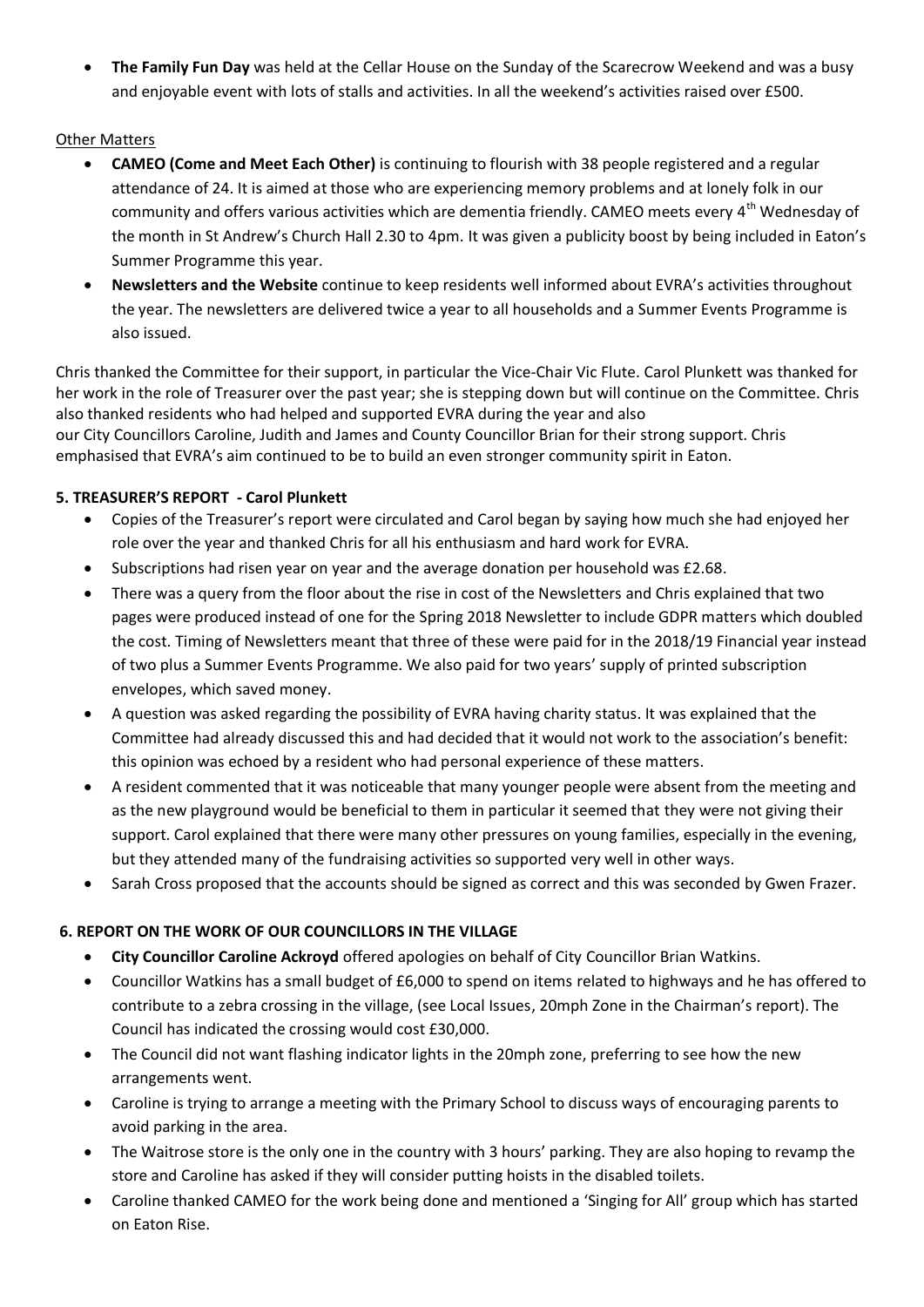- Caroline thanked Chris and the Committee for the work being done.
- **City Councillor James Wright** reported that the closure of Barclays Bank had affected many in the community as cash withdrawals could not be made from the Post Office. Many people prefer to have personal service and support, not a machine. There is a petition to try to reverse this decision.
- From next May the Polling Station for people living in the Sunningdale and Greenways areas will be at the Church of the Latterday Saints which is well situated with better parking facilities.
- A resident pointed out that painting 20mph signs on the road is much cheaper than flashing signs. James said that the Council do not want to do this at present and have implemented the scheme, with no physical traffic calming measures, as requested by the Eaton Village community.
- A resident reported that the white lines had been removed from the beginning of Elveden Close and this made conditions very hazardous for cyclists. James will request that the lines be redone. Another resident pointed out that where white lines are painted, the rules are not always observed.
- It was generally agreed that it can be difficult for pedestrians on the shared cycle paths particularly along Newmarket Road and cyclists should be required to have a bell and this should be publicised. Dogs on extended leads were another hazard. Caroline noted that Focus and the EVRA website could mention this.
- Parking on pavements was becoming more common and this made travel difficult for pedestrians, people on mobility scooters and bus drivers.

### **7. ELECTION OF THE COMMITTEE 2019-2020**

| Chairman         | Chris Stebbing, proposed by Carol Plunkett seconded by Rosemary Benton     |
|------------------|----------------------------------------------------------------------------|
| Vice-Chairman    | Vic Flute, proposed by Kath Westwell, seconded by Joy Davidson             |
| Secretary        | Patricia Seadon, proposed by Betty Gaston, seconded by Margaret Bamford    |
| <b>Treasurer</b> | Naomi Godding, proposed by Caroline Ackroyd, seconded by Sarah Cross       |
| <b>Committee</b> | Sharon Atkinson, Rosemary Benton, Bernard Godding, Carol Plunkett and Kath |
|                  | Westwell, proposed by Gwen Frazer, seconded by Margaret Bamford.           |

Chris pointed out that extra people could be co-opted onto the Committee to assist with specific activities if required.

### **8. APPOINTMENT OF SCRUTINEER FOR THE ACCOUNTS**

Ken Land our previous scrutineer retired after auditing the 2018 accounts and Aana Hanif very kindly took over for 2019. Sarah Cross, a previous Treasurer for EVRA offered to become auditor. She was proposed by Tina Fielden and seconded by Kath Westwell.

### **9. ANY OTHER BUSINESS**

 Rosemary Benton reminded the meeting that help was needed to dig up and replant about 15 trees on Donkey Lane. Volunteers meet every Wednesday afternoon at 1.30pm. It was suggested that Eaton Vale Activity Centre had plenty of strong young men and may be worth approaching.

Chris closed the first part of the meeting and there was a short break for refreshments and a raffle, the proceeds of which would go towards the Playground Fund.

**(Short Interval)**